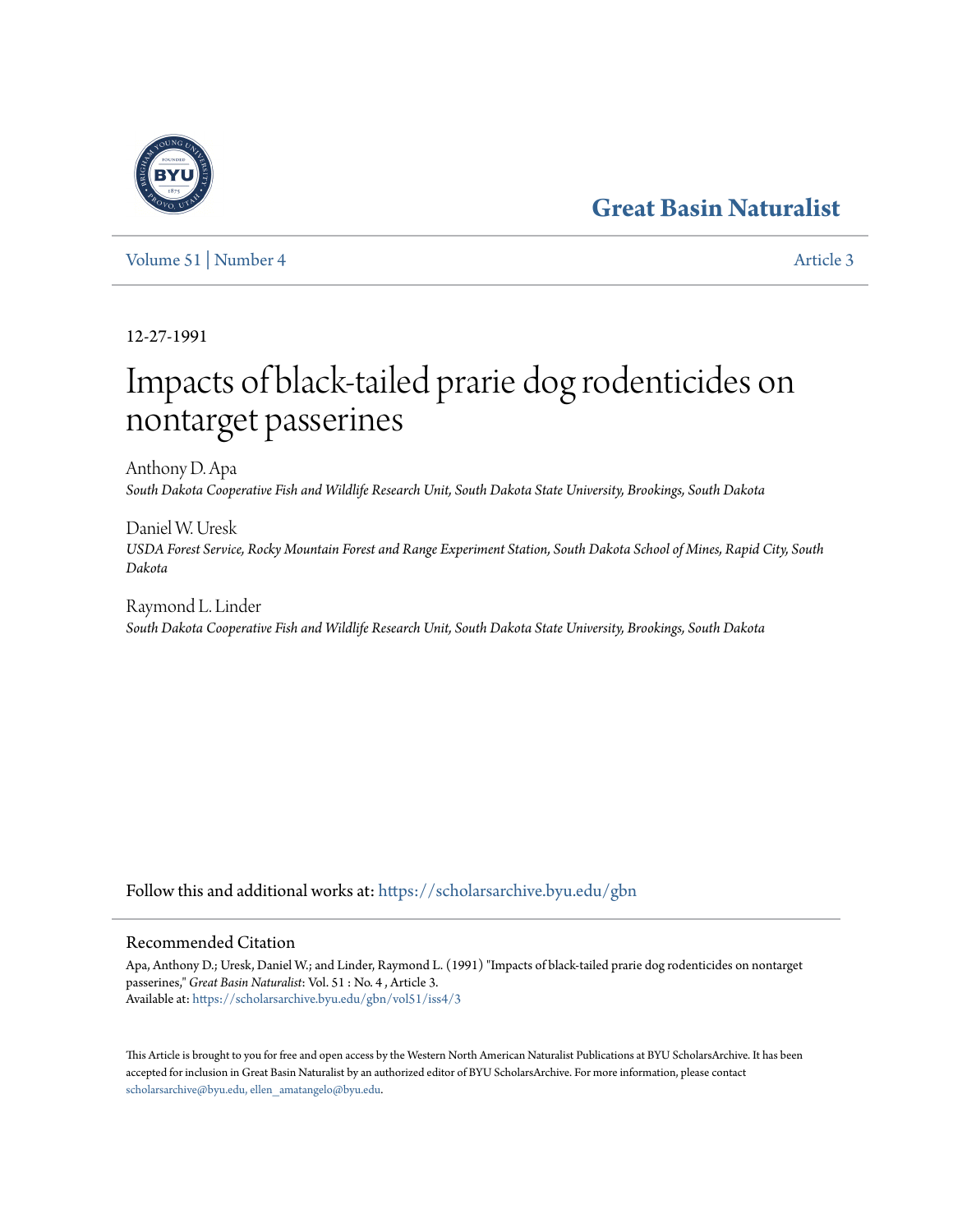# **The Great Basin Naturalist**

PUBLISHED AT PROVO, UTAH, BY BRIGHAM YOUNG UNIVERSITY

# ISSN 0017~3614

VOLUME 51 31 DECEMBER 1991 NO.4

Great Basin Naturalist 51(4), 1991, pp. 301-309

# IMPACTS OF BLACK-TAILED PRAIRIE DOG RODENTICIDES ON NONTARGET PASSERINES

Anthony D. Apa<sup>1,3</sup>, Daniel W. Uresk<sup>2,4</sup>, and Raymond L. Linder<sup>1</sup>

ABSTRACT.-In 1983 zinc phosphide, strychnine with prebait, and strychnine without prebait were applied to black-tailed prairie dog *(Cynomys ludovicianus)* colonies in west central South Dakota. Short-term (four days later) and long-term (one year later) impacts of the rodenticides on Horned Larks *(Eremophila alpestris*) and other granivorous birds inhabiting prairie dog colonies were evaluated. Homed Larks and 49 other bitd species were observed. Immediate impacts reduced Homed Lark relative densities 66% with strychnine only. and 55% with prebaited strychnine. Zing phosphide caused no measurable reduction. Horned Larks showed no long-term direct impacts. Indirect negative impacts occurred through habitat changes following prairie dog control. The granivorous<sup>-</sup>guild showed no short- or long-term effects.

*Key words:* Cynomys ludovicianus, Eremophila alpestris, *granivorous guild, zinc phosphide, strychnine.*

Poisons applied to oats are the past and present primary tool for black-tailed prairie dog *(Cyno'mYs ludovicianus)* control. Strychnine was introduced into the United States about 1847, and its success as a rodenticide has varied (Crabtree 1962). The alkaloid form on grain was recommended by the U.S. De~ partment of Agriculture at the beginning of the century (Merriam 1902, Crabtree 1962). Inconsistent treatment effects in certain situa~ tions and potential hazards to many nontarget species (Tietjen 1976) have caused concern.

Zinc phosphide was introduced as a vertebrate pest control agent in 1943 due to strychnine shortages during World War II (Crabtree 1962). FollOwing replenished supplies of strychnine and the development of sodium monofluoracetate (Compound 1080), use of zinc phosphide as a field rodenticide Was curtailed until it was developed specifically for black-tailed prairie dog control in 1976

(Tietjen 1976). Since 1976, zinc phosphide has been the only rodenticide available for prairie dog control when there is federal involvement.

Several granivorous passerines inhabit black~ tailed prairie dog colonies (Agnew et aI. 1986). Birds residing on prairie dog colonies that could suffer death or illness from poison consumption are those of seed-eating guilds (Root 1967, Creighton 1974.) This guild could consume treated grains. Tietjen (1976) observed Horned Larks *(Eremophila alpestris)* and Mourning Doves *(Zenaida macroura)* on zinc phosphide~treated prairie dog colonies, but observations after treatment did not locate any. sick or dead birds. In contrast, Hegdal and Gatz (1977a) found significant mortality of nontarget seed~eating birds, especially Homed Larks and Mourning Doves, when strychnine-treated grain Was applied to Richardson's ground squirrel *(Spermophilus richardso'rtii)*

<sup>&</sup>lt;sup>1</sup>South Dakota Cooperative Fish and Wildlife Research Unit, South Dakota State University, Brookings, South Dakota 57006.

<sup>&</sup>lt;sup>- z</sup>United States Department of Agriculture, Forest Service, Rocky Mountain Forest and Range Experiment Station, South Dakota School of Mines, Rapid<br>City, South Dakota 57701.

<sup>.&</sup>lt;br>Present address: Fish and Wildlife Resources, College of Forestry, Wildlife, and Range Sciences, University of Idaho, Moscow, Idaho 83843. **4Address all correspondence to Daniel W. Uresk at the address indicated.**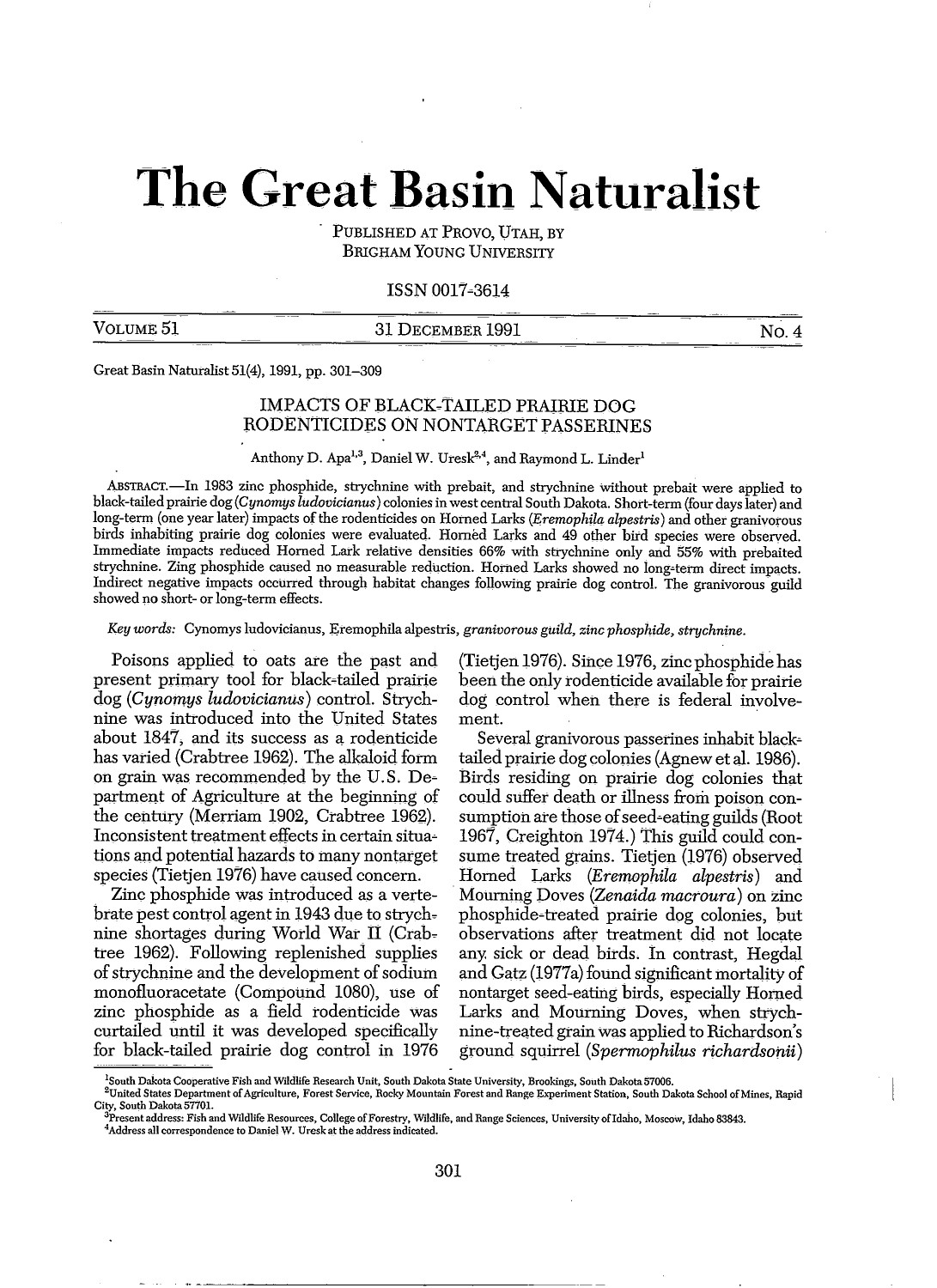colonies. The U.S. Department of Interior (1956) acknowledged that nontarget losses occurred following exposure to strychnine and recommended that attempts be made to minimize the effects.

Quantitative estimates that evaluate poison impacts on avian residents from prairie dog control have not been fully documented. The objectives of this study were to evaluate (1) short- and long-term effects of zinc phosphide (with prebait), strychnine with prebait, and strychnine without prebait on Horned Larks and the granivorous avian guild and (2) compare three rodenticide treatments. Immediate effects on birds by the three rodenticide treatments have been reported by Uresk et aL (1988).

#### STUDY AREA

The study area is located on Badlands National Park and Buffalo Gap National Grasslands in west central South Dakota, Climate is considered semiarid with an average annual precipitation of 40 cm at the Cedar Pass Visitors Center, Badlands National Park. Approximately 80% of the precipitation falls as thundershowers during April to September, and rainfall can be localized or cover large areas. Temperatures range from  $-5$  C in January to 43 C in July, with an average annual temperature of 10 C.

Raymond and king (1976) described the soils on the area as sedimentary deposits of clay, silt, gravel, and volcanic ash. Topographic features consist of rugged pinnacles, vegetated table top buttes, creek gullies, and grassland basins. Gently rolling grasslands are located in the northern portion of the study area with elevation ranging from 700 to 1000m.

The vegetation consists of a mosaic of native grasses, forbs, shrubs, and isolated trees. Dominant grasses include bluegrama *(Bouteloua gracilis),* buffalograss *(Buchloe dactyloides),* needleleaf sedge *(Carex* eleo~ *charis),* 3.Ild western wheatgrass *(Agropyron smithii).* Common forbs include scarlet mallow *(Sphaeralcea coccinea),* American vetch *(Vicia americana),* dogweed *(Dyssodia papposa*), sage *(Salvia reflexa)*, and prairie sunflower *(Helianthus petiolaris).* The dominant shrub species is pasture sagebrush *(Artemisia frigida*). Nonnative grasses include cheatgrass *(Bromus tectorum)* and Japanese chess *(B. japonicus).* (SCientific names of plants follow Nickerson et al. 1976 and Van Bruggen 1976.) Native herbivores are black-tailed prairie dog, mule deer *(Odocoileus hemionus),* Rocky Mountain bighorn sheep *(Ovis canadensis),* American bison *(Bison bison),* pronghorn *(Antilocapra americana),* blacktailed jackrabbit *(Lepus californicus),* and white-tailed jackrabbit (L. *townsendii).* Small rodents include deer mouse *(Peromyscus maniculatus)* and grasshopper mouse *(Onychomys leucogaster).* Livestock are not pres~ ent in the Park, but bison graze all year. Cattle are allowed to graze the National Grasslands six months during the growing season each year.

#### **METHODS**

Eighteen sites on 15 prairie dog colonies were sampled in 1983 and 1984 with 9 treatment sites and 9 controls (Uresk et al. 1986). Sites were clustered into three major areas, and each rodenticide treatment had 3 treated and 3 control sites. Zinc phosphide with prebait was applied to the area within Badlands National Park because administrative restraints did not allow the use of strychnine. Four of the zinc phosphide (2 treatment and 2 control) sites were clustered and paired on a prairie dog colony of approximately 600 ha. The remaining treatment prairie dog colony was located northwest of the aforementioned larger colony, and the control colony was northeast of the larger colony in the Buffalo Gap National Grasslands. Strychnine with and without prebait treatment was randomly assigned to the two areas on the National Grasslands. The area with prebaited strych- . nine was located east and south of Scenic, South Dakota. All strychnine treatment and control sites were on isolated towns ranging from 12 to 283 ha. Within each treatment regime, treatment or control designation was determined randomly except when the National Park Service imposed administrative restrictions.

Avian populations were sampled on 18 per~ manent 805  $\times$  62-m (4.9 ha) belt transects, one on each site. Relative densities of bird species were estimated using a modification of techniques developed by Emlen (1971, 1977) and Rotenberry (1982). The observer walked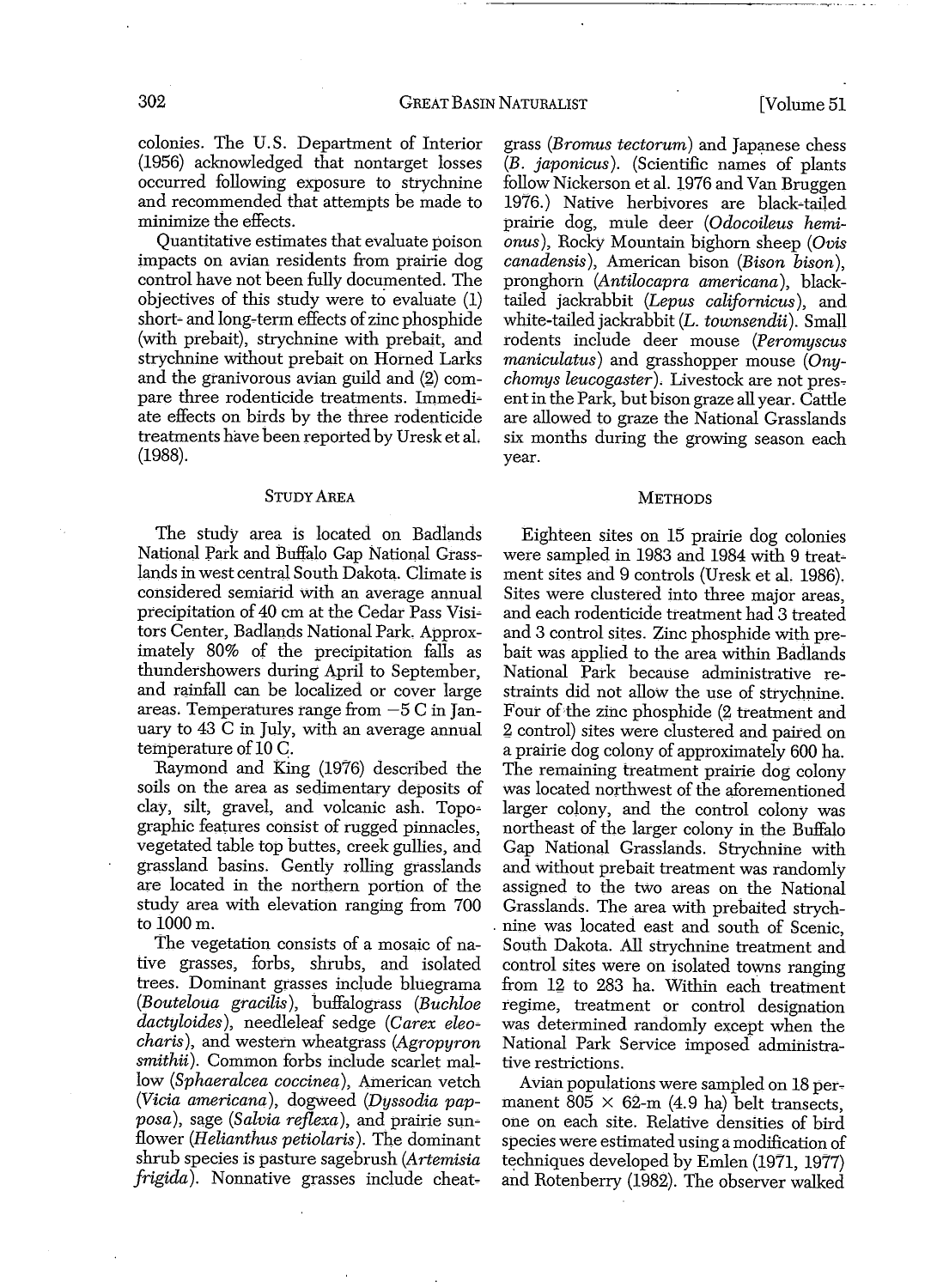the transect line and counted birds up to 31 m on either side of the line. Sampling began one-half hour after sunrise and continued for approximately 4-5 hours; average walking time was 15-25 minutes per transect. Sampling was conducted on four consecutive days for each sampling session. Birds hovering over and/or flying over the transect were tallied. In 1983 four pretreatment sampling sessions, prior to poisoning prairie dogs, Were conducted in June, July, August, and early September. The sampling session in early September occurred one week prior to poisoning. The first posttreatment session in late September commenced four days after treatment to evaluate short-term treatment effects. Four posttreatment sampling sessions were conducted in June, July, August, and September of 1984 to evaluate long-term treatment effects.

#### Bait Formulation and Application

Poison application was in accordance with federal label instructions. The untreated oats (prebait) and the poisoned oats were applied from 3-wheel drive ATVs fitted with bait dispensers (Schenbeck 1982). Smaller acreages were treated by hand using teaspoons (H. P. Tietjen, USFWS, Denver, Colorado, personal communication).

Prebait consisted of four grams of highquality, untreated, steam~rolled oats applied at each prairie dog burrow. Three sites Were prebaited on 20 September 1983 and three on 21 September 1983. A minimum of 95% of the burrows were prebaited. Prebait was applied  $\left($  < 0.01 m<sup>2</sup> area) at edges of prairie dog mounds. Three days after prebait application three sites were treated with  $4$  g of  $2.0\%$  active zinc phosphide steam-rolled oats. On 23 September 1983 three additional sites were treated with 8 g of 0.5% strychnine alkaloid steam-rolled oats per burrow. The last three sites were treated with strychnine oats on 24 September 1983 but were not prebaited.

# Statistical Analyses

Analysis of covariance was used to compare each treated group (cluster) of sites with its respective control group. Applications of repeatedmeasures were examined but required constantresponse through time; i. e., no interaction between time and treatment. These data did not show a constant response through time and had interactions; therefore we used covariance adjustments for individual posttreatment sampling sessions. Pretreatment observations were used as covariates. Effect of rodenticide treatment for each time point was estimated as the covariance-adjusted difference between treated and control sites for each rodenticide. After obtaining an overall rejection of the hypothesis of no treatment effect, contrasts for each rodenticide treatment compared to its control were evaluated for significance based on a variance estimated only from the sites in each cluster (variance was heterogeneous among clusters). If the correlation between pretreatment and posttreatment observations was not significant  $(\alpha < 0.20)$ , then estimates of treatment effects were based on the difference between posttreatment and pretreatment observations (repeated measures). This analysis uses the interaction between time and treatment as the indicator of the Significant change due to treatment (Green 1979). Rodenticides were compared by forming pairwise contrasts of the contrasts obtained for the individual rodenti~ cide treatments. Randomization procedures (Edington 1980, Romesburg 1981) based on 10,000 random permutations of the data pairs among treatment groups were used to estimate statistical significance of the various contrasts. Variance of a contrast was calculated as the sum of the variances of the means in the contrast, with calculated individual variances based on the covariance and homogeneous variance assumptions appropriate for the particular variable.

Because omission of any effect due to poi-'soning was considered more serious than the potential incorrect declaration of a significant treatment effect, Type II error protection was produced by testing each contrast individu~ ally. However, some *Type* I error protection was afforded by testing individual contrasts only after first observing a significant ( $P = .10$ ) overall test of treatment differences using analysis of covariance (Carmer and Swanson 1973). Individual contrasts were considered biologically significant at  $P = .20$ . Although admittedly unconventional, for the number of sites available for study, this significance criterion produces a power (probability of detecting a true difference) of approximately  $0.80$  for a contrast twice as large as its standard error. This was considered a reasonable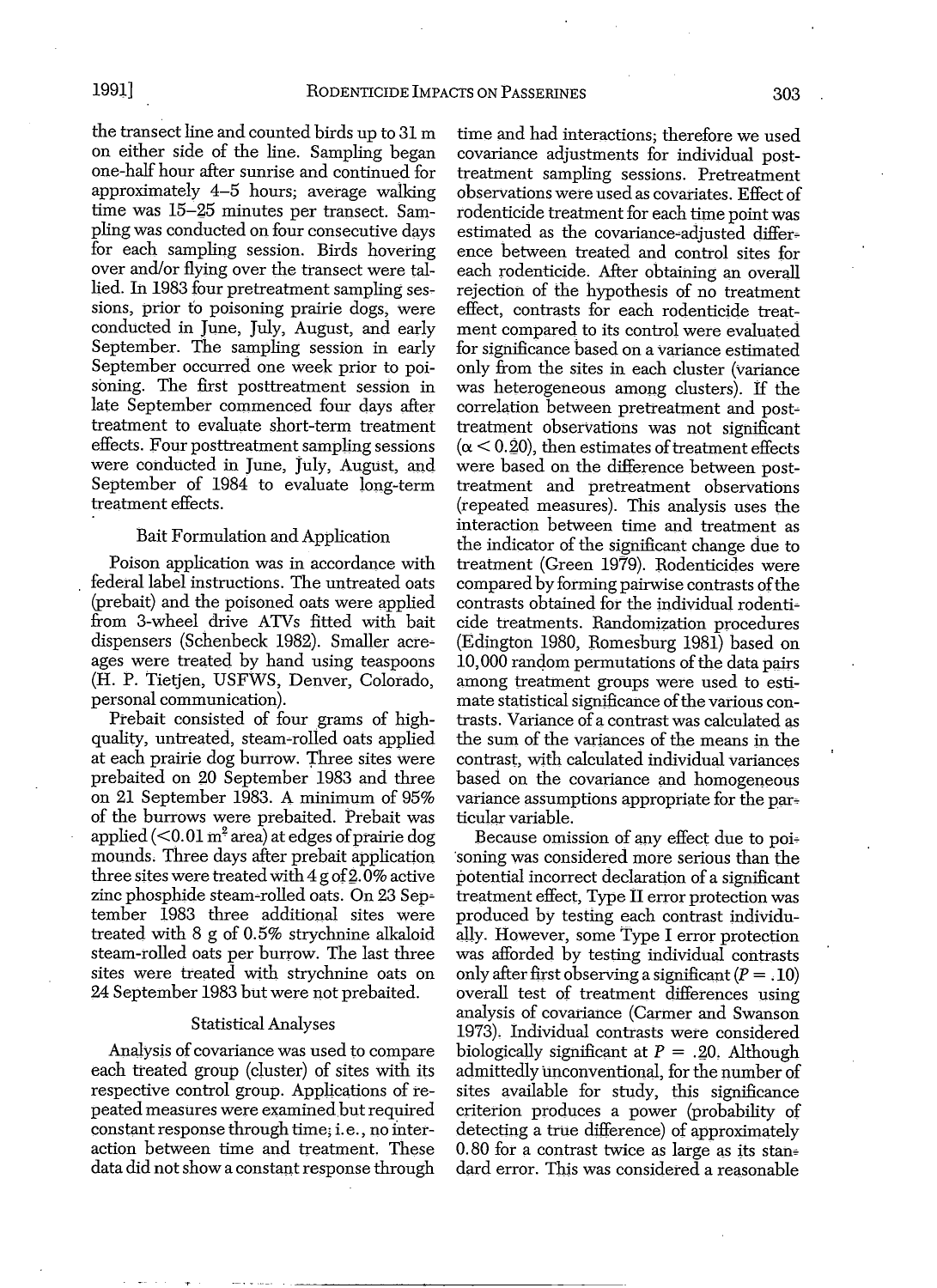

Fig. 1. Seasonal comparisons of Horned Lark relative densities on zinc phosphide~treated and control sites from initial treatment in September 1983 through September 1984. Adjusted means are from covariance analysis. Statistical anaiysis was conducted on posttreatment minus pretreatment. Means followed by the same letter by date are not significant at  $\alpha = 0.20$  after F-protection at  $\alpha = 0.10$ .

combination of Type I and Type II error protection for this study (Carmer 1976).

#### RESULTS

#### Passerines

Forty-six species of birds were observed on all sites in 1983 and 40 in 1984. Eighteen bird species present on the sites were different between years. Total bird observations in 1983 were 8639; 65% of the sample consisted of Homed Larks, and 14% were Western Meadowlarks. However, in 1984 totai bird obserVations Were 5965, With Horned Larks accounting for 56% and Western Meadowlarks 18% of the sample. Unidentified species were less than 1% of the sample either year.

# Horned Larks

There was no difference  $(P = .977)$  in the number of Horned Larks between treatment and control sites four days after application of zinc phosphide (Fig. 1). Relative densities of Horned Larks on the treatment sites were *50/10* ha, and control sites Were *52/10* ha. No differences were found in relative densities between treated and control sites in June  $(P = .479)$  and July  $(P = .486)$  of 1984. The relative densities of Homed Larks in August 1984 Were 93% higher (44/10 ha) on control sites than on treated sites  $(3/10)$  ha)  $(P =$ .190). **In** September 1984 similar trends were



Fig. 2. Seasonal comparisons of Horned Lark relative densities on strychnine.treated and control sites from initial treatment in September 1983 through September 1984. Adjusted means are from covariance analysis. Statistical analysis was conducted on posttreatment minus pretreatment. Means followed by the same letter by date are not significant at  $\alpha = 0.20$  after F-protection at  $\alpha = 0.10$ .



Fig. 3. Seasonal comparisons of Horned Lark densi~ ties on prebaited strychnine-treated and control sites from initial treatment in September 1983 through September 1984. Adjusted means are from covariance analysis. Statistical analysis was conducted on posttreatment minus pretreatment. Means followed by the same letter by date are not significant at  $\alpha = 0.20$  after F-protection at  $\alpha = 0.10$ .

observed, but overall significant treatment effects were not evident  $(\overline{P} > .10)$ .

**In** 1983 Horned Lark densities were re~ duced 66%  $(P = .109; Fig. 2)$  on the strychnine only sites. No differences in relative densities for the Horned Lark occurred from June through September 1984 between treated and control sites  $(P > .20)$ , indicating no longterm impacts.

Strychnine with prebait reduced Horned Lark relative densities  $45\%$  (P = .128; Fig. 3). By June 1984 Horned Lark densities were the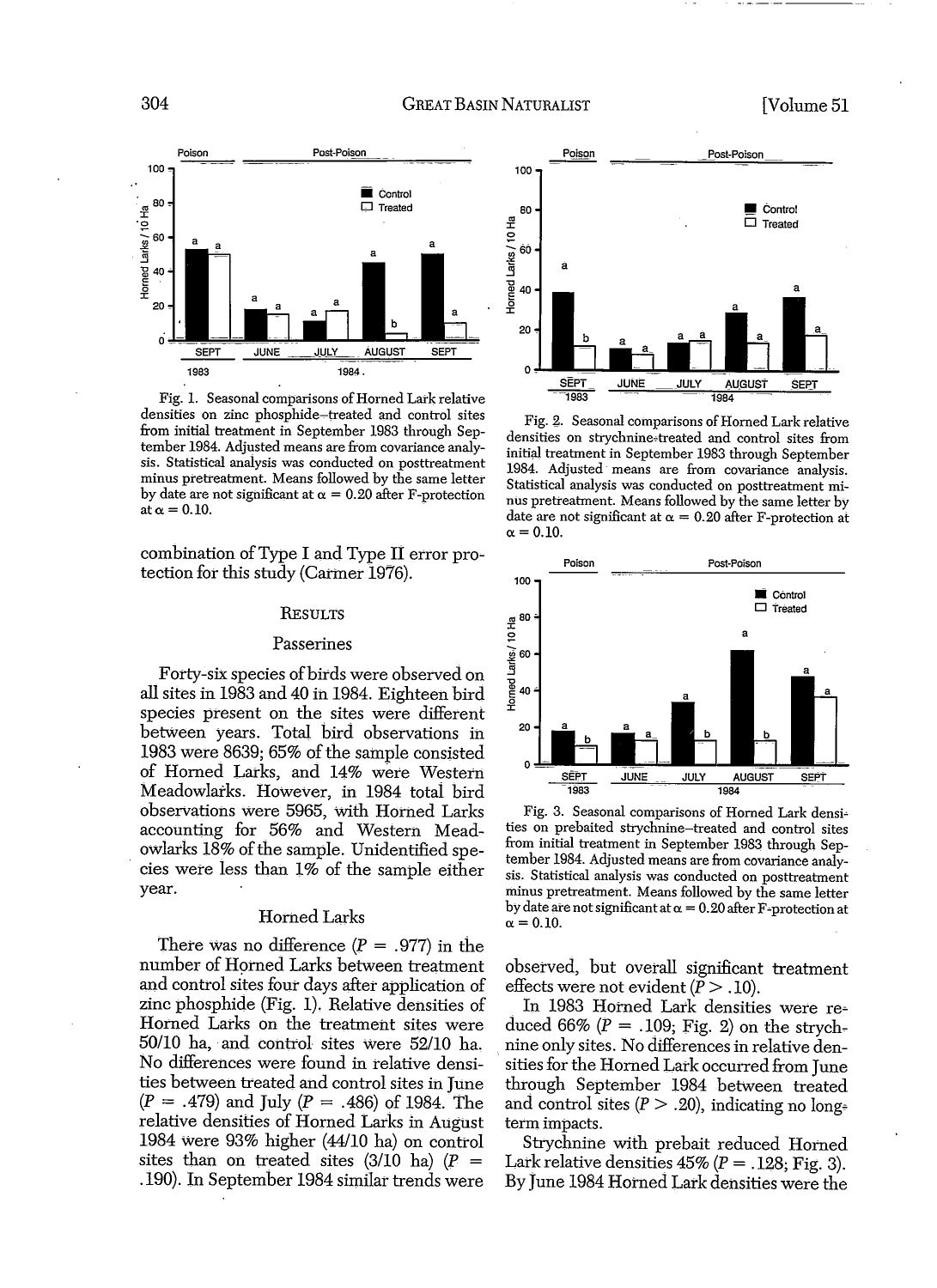|                            | Zinc phosphide versus strychnine |              |                          |                           |  |
|----------------------------|----------------------------------|--------------|--------------------------|---------------------------|--|
|                            |                                  |              |                          |                           |  |
| Period                     | $ZnP^a$                          | $S-9^a$      | Main effect <sup>b</sup> | Significance <sup>c</sup> |  |
| 1983                       |                                  |              |                          |                           |  |
| September                  | $1 \pm 19$                       | $-30 \pm 19$ | $31 \pm 27$              | 0.254                     |  |
| 1984                       |                                  |              |                          |                           |  |
| June                       | $-5 \pm 7$                       | $-4 \pm 7$   | $-1 \pm 10$              | 0.948                     |  |
| July                       | $-6 \pm 5$                       | $-2 \pm 5$   | $4 \pm 7$                | 0.717                     |  |
| August                     | $-31 \pm 3$                      | $3 \pm 11$   | $33 \pm 11$              | 0.183                     |  |
| September<br>$\frac{1}{2}$ | $-38 \pm 20$                     | $-25 \pm 20$ | $-13 \pm 28$             | NS <sup>d</sup>           |  |

TABLE 1. Comparison ofeffects ofzinc phosphide (ZnP) and strychnine (S-9) on Homed Lark relative densities/10 ha.

Effect adjusted through subtraction or analysis of covariance (mean  $\pm$  standard error).

 $^{\text{b}}$ Main effect calculated by difference of poisons.

Probabilities calculated for contrasts in randomization test ( $\alpha = 0.20$ ) based on variance heterogeneity after a significant F-protection at  $\alpha = 0.10$  by analysis of variance or covariance. *dF***-protection at**  $\alpha = 0.10$ **.** 

TABLE 2. Comparison of effects of zinc phosphide (ZnP) and prebaited strychnine (PS-9) on Horned Lark relative densities/10 ha.

|           | Zinc phosphide versus prebaited strychnine |              |                          |                           |  |
|-----------|--------------------------------------------|--------------|--------------------------|---------------------------|--|
|           |                                            |              |                          |                           |  |
| Period    | $\mathbf{Zn}\mathbf{P}^a$                  | $PS-9a$      | Main effect <sup>b</sup> | Significance <sup>c</sup> |  |
| 1983      |                                            |              |                          |                           |  |
| September | $1 \pm 19$                                 | $-29 \pm 19$ | $30 \pm 27$              | 0.280                     |  |
| 1984      |                                            |              |                          |                           |  |
| June      | $-5 \pm 7$                                 | $-2 \pm 7$   | $-2 \pm 10$              | 0.774                     |  |
| July      | $-6 \pm 5$                                 | $-20 \pm 5$  | $26 \pm 7$               | 0.020                     |  |
| August    | $-31 \pm 3$                                | $-84 \pm 11$ | $53 \pm 11$              | 0.062                     |  |
| September | $-38 \pm 20$                               | $-32 \pm 20$ | $-6 \pm 28$              | NS <sup>d</sup>           |  |

**Effect** adjusted through subtraction or analysis of covariance (mean  $\pm$  standard error).

**b**Main effect calculated by difference of poisons.

construct the second form of the contrasts in randomization test ( $\alpha = 0.20$ ) based on variance heterogeneity after a significant F-protection at  $\alpha = 0.10$  by analysis of variance or covariance. **variance or covariance.** dF-protection at *a* = 0.10.

same on treated and control sites  $(P = .746)$ . In July 1984, 33 Horned Larks/l0 ha were observed on the controls, while only 13/10 ha were on the treated sites  $(P=.011)$ . In August relative densities of Horned Larks on control sites were 81% higher (62/10 ha) than on the treated sites  $(12/10 \text{ ha}) (P = .002)$ . By September 1984, however, there were no differences in relative densities between treated and control sites  $(P > .10)$ .

# Rodenticide Evaluation

The impact of zinc phosphide on Horned Larks was not different from that of strychnine only  $(P = .254;$  Table 1). In June and July 1984 there was no difference between the effects of zinc phosphide and strychnine on Horned Larks ( $P = .948$  and  $P = .717$ , respectively). In August 1984 the effect of zinc phosphide was greater than that of strychnine  $(P = .183)$ ;

however, in September 1984 no differences occurred between zinc phosphide and strychnine  $(P < .10)$ .

A comparison of zinc phosphide and pre~ baited strychnine showed no differences in Horned Lark relative densities  $(P = .280)$ in September 1983 (Table 2). No differences were found between rodenticides in June 1984 ( $P = .774$ ). During July and August 1984 differences were observed between zinc phosphide and prebaited strychnine ( $P = .020$ and  $P = .062$ , respectively). Zinc phosphide showed less impact on Horned Lark densities than prebaited strychnine. However, in September 1984 no differences between zinc phosphide and strychnine were found  $(P > .10)$ .

Strychnine only and prebaited strychnine were compared in September 1983, and no difference  $(P = .964)$  was found (Table 3). In June 1984 there was a difference of 2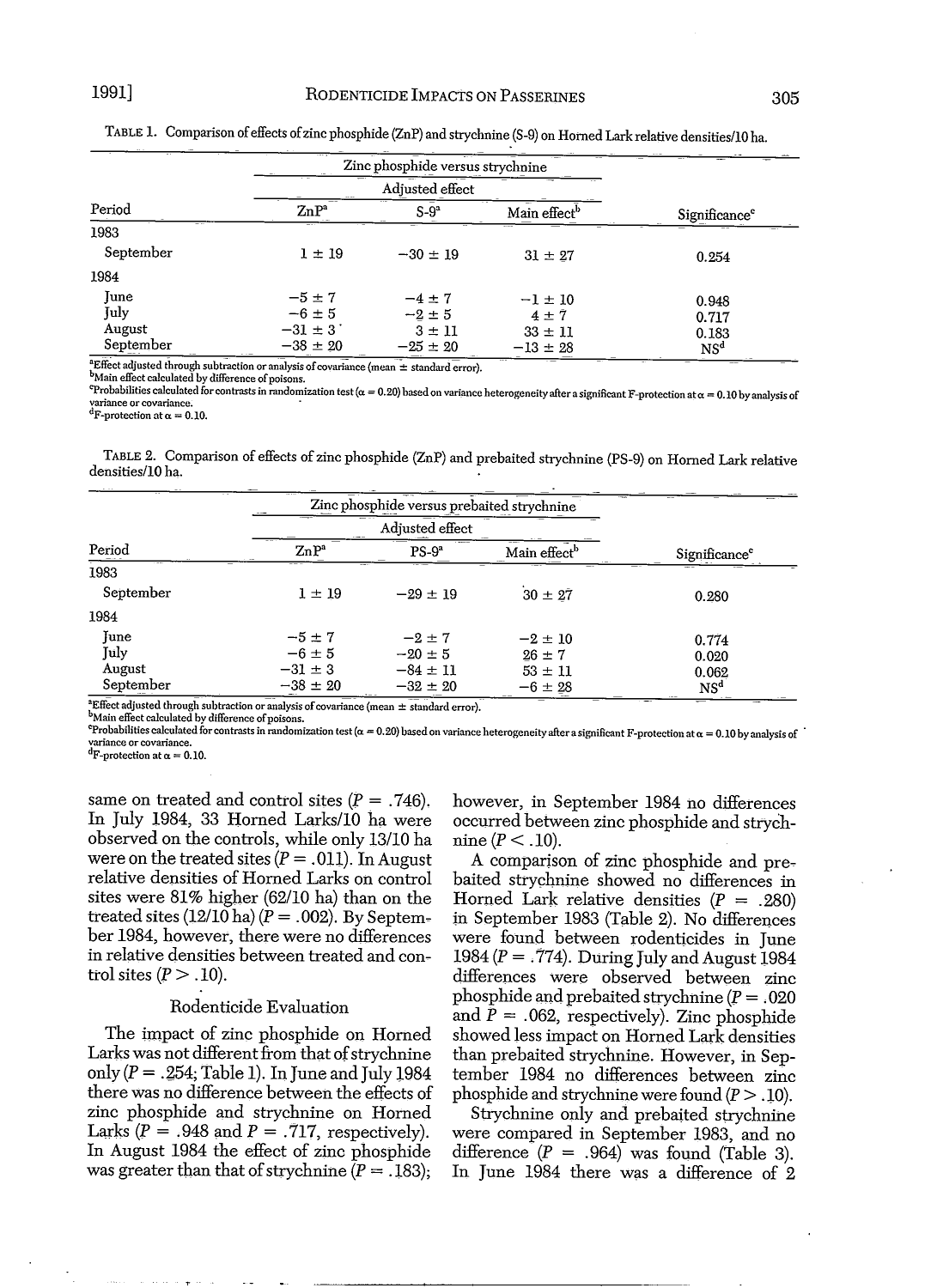| Period                           | Strychnine versus prebaited strychnine<br>_____ |                        |                          |                           |
|----------------------------------|-------------------------------------------------|------------------------|--------------------------|---------------------------|
|                                  | .                                               |                        |                          |                           |
|                                  | $S-9a$                                          | $PS-9a$                | Main effect <sup>b</sup> | Significance <sup>e</sup> |
| $\overline{\phantom{a}}$<br>1983 | ------                                          |                        |                          |                           |
| September                        | $-30 \pm 19$                                    | $-29 \pm 19$           | $-1 \pm 27$              | 0.964                     |
| 1984                             |                                                 |                        |                          |                           |
| June                             | $-4 \pm 7$                                      | $-2 \pm 7$             | $-2 \pm 10$              | 0.834                     |
| July                             | $2 \pm 5$                                       | $-20 \pm 5$            | $22 \pm 7$               | 0.066                     |
| August                           | $3 \pm 11$                                      | $-84 \pm 11$           | $87 \pm 16$              | 0.006                     |
| September<br>-------             | $-25 \pm 20$                                    | $-32 \pm 20$<br>------ | $7 \pm 28$               | NS <sup>d</sup>           |

TABLE 3. Comparison of effects of strychnine only (S-9) and prebaited strychnine (PS-9) on Horned Lark relative densities/l0 ha.

 $^{\text{a}}$ Effect adjusted through subtraction or analysis of covariance (mean  $\pm$  standard error).

**Main effect calculated by difference of poisons.** 

<sup>e</sup>Probabilities calculated for contrasts in randomization test ( $\alpha = 0.20$ ) based on variance heterogeneity after a significant F-protection at  $\alpha = 0.10$  by analysis of **variance or covariance.**

 ${}^d$ F-protection at  $\alpha = 0.10$ .

TABLE 4. Bird species observed and included in· the granivorous guild in 1983 and 1984 on all 18 study sites in west central South Dakota.

American Crow *(Corvus brachyrhynchos)* American Goldfinch *(Carduelis tristis)* American Robin *(Turdus migratorius)* Black"billed Magpie *(Pica pica)* Chestnut-collared Longspur *(Calcarius ornatus)* Common Grackle *(Quiscalus quiscula)* European Starling *(Sturnus vulgaris)* Grasshopper Sparrow *(Ammodramus savannarum)* Lark Bunting *(Calamorpiza melanocorys)* Lark Sparrow *(Chondestes grammacus)* Mourning Dove *(Zenadia macroura)* Red-Winged Blackbird *(Agelaius phoeniceus)* Ring"necked Pheasant *(Phasianus colchicus)* Rock Dove *(Columba livia)* Savannah Sparrow *(Passerculus sandwichensis)* Sharp-tailed Grouse *(Tympanuchus phasianellus)* Vesper Sparrow *(Poocecetes gramineus)* Western Meadowlark *(Sturnetla neglecta)*

Horned Larks/10 ha between the two treatments  $(P = .834)$ . Differences for these two treatments were observed in July (22 Homed Larks/10 ha) and August (81 Horned Larks/10 ha)  $1984 (P = .066$  and  $P = .006$ , respectively). Sites with prebaited strychnine showed the greatest reduction in Homed Lark relative densities. In September 1984 no differences in impacts between strychnine and prebaited strychnine were found  $(P > .10)$ .

#### Granivorous Avian Guild

Seed-eating birds were combined into a guild because of small sample sizes (Table 4). In September 1983 no treatment effect  $(P > .10)$  was found on the seed-eating guild with Horned Larks excluded. This was also

true for June ( $P = .754$ ), July ( $P = .300$ ), and September ( $P = .841$ ) 1984.

In August 1984 seed-eating bird densities on the zinc phosphide-treated sites were similar  $(P = .454)$  to the controls. On the strychnine-treated sites 4 birds/10 ha were found, and even though 5 birds/lO ha were observed on the control sites, the means were signifi- . cantly different  $(P = .181)$ . The prebaited strychnine treatment means were also higher, with 20 bird*silO* ha on the treated sites and 3 birds/10 ha on the controls  $(P = .030)$ .

#### Rodenticide Evaluation

In August 1984 the effective difference of the prebaited strychnine treatmentwas larger than for the zinc phosphide  $(-30 \text{ birds}/10 \text{ ha})$  $(P = .173)$  and strychnine  $(-22)$   $(P = .011)$ treatments (Table 5). Zinc phosphide and strychnine impacts on the seed-eating guild were similar  $(-8)$   $(P = .721)$ .

#### **DISCUSSION**

#### Bait Availability

More poisoned grain remained on the prairie dog mounds following poisoning with strychnine than with zinc phosphide (Apa et al. 1990). This phenomenon is most likely related to the "taste factor" that accompanies strychnine and zinc phosphide. Prairie dogs more readily consume zinc phosphide. Also, the time factor involved before a toxic reaction occurs after poison consumption (Crabtree 1962) could influence bait quantities remaining. The toxic reaction time is faster for strychnine than zinc phosphide; therefore, more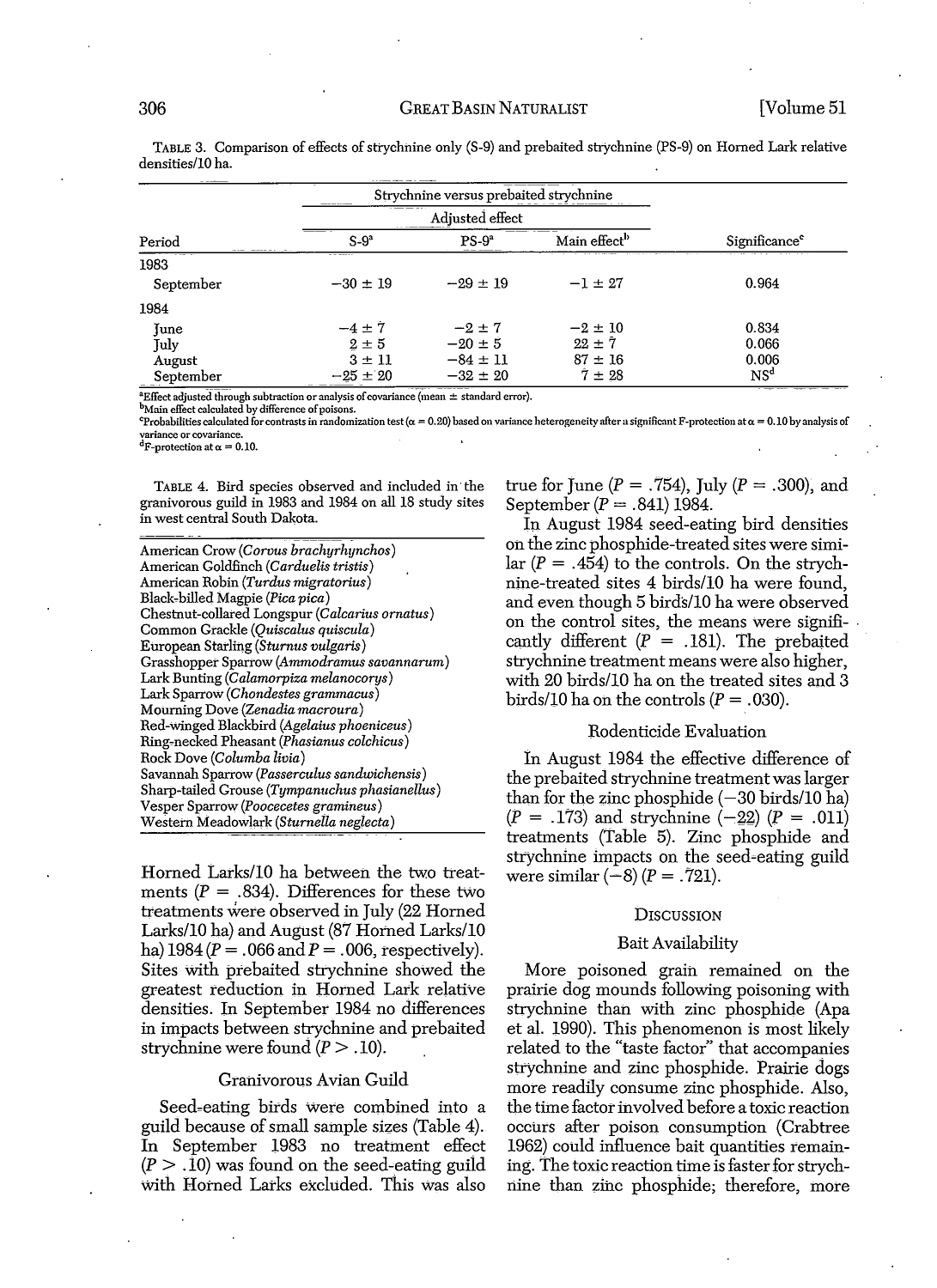|  |  | ۹ |
|--|--|---|
|  |  |   |
|  |  |   |
|  |  |   |

|                                                                                       |             |                                    | August 1984                                                        |                                       |             |                                     |
|---------------------------------------------------------------------------------------|-------------|------------------------------------|--------------------------------------------------------------------|---------------------------------------|-------------|-------------------------------------|
|                                                                                       |             |                                    | Zinc phosphide<br>versus<br>Strychnine versus prebaited strychnine |                                       |             |                                     |
|                                                                                       | ZnP         | $S-9$                              | ZnP                                                                | <b>PS-9</b>                           | $S-9$       | $PS-9$                              |
| Adjusted effect <sup>a</sup><br>Main effect <sup>b</sup><br>Significance <sup>e</sup> | $-18 \pm 7$ | $-10 \pm 5$<br>$-8 \pm 7$<br>0.721 | $-18 \pm 5$                                                        | $-12 \pm 10$<br>$-30 \pm 11$<br>0.173 | $-10 \pm 3$ | $-12 \pm 8$<br>$-22 \pm 9$<br>0.011 |

TABLE 5. Comparison of effects of zinc phosphide (ZhP) and strychnine only (S-9), zinc phosphide and prebaited strychnine (PS-9), and strychnine only and prebaited strychnine on seed-eating bird relative densities/lO ha.

**a** Effect adjusted through analysis of covariance (mean  $\pm$  standard error).<br><sup>b</sup>Main effect calculated by difference of poisons.

-Main effect calculated by difference of poisons.<br>"Probabilities calculated for contrasts in randomization test ( $\alpha=0.20$ ) based on variance heterogeneity after significant F-protection at  $\alpha=0.10$  by analysis o **covariance.**

zinc phosphide could be consumed. These factors definitely affect availability of poisoned grain on prairie dog mounds following treatment.

### Homed Larks

Treatments using zinc phosphide showed no direct impact on Horned Larks, but the two strychnine treatments did impact them. Strychnine is known for its avicidal efficacy (Courtsal 1983), but sparse documentation exists on its direct effects on birds. In this study, immediate direct losses were observed, and Horned Lark carcasses were found on the poisoned toWns soon after poison application. Decreased relative densities of Homed Larks with both strychnine treatments were a result of direct poison toxicity and the large quantities of strychnine grain that remained on the mounds following posttreatment. The excess strychnine-treated grain was available to Horned Larks until bait disappeared or toxic effects were reduced. Hegdal and Gatz (1977a) found strychnine doses lethal to birds two months after poison application, resulting in significant reductions in Homed Lark populations in Wyoming.

There were no significant reductions in Homed Lark relative densities from zinc phosphide treatment because: (1) poison grain remaining was low, (2) birds have an aversion to black-colored foods (Rudd and Genelly 1956), and  $(3)$  birds have a negative sensory response to zinc phosphide (Siegfried 1968). Reduced impacts by zinc phosphide on birds have also been reported by Tietjen (1976), Tietjen and Matschke (1982), and Matschke et al. (1983). We believe zinc phosphide to be the preferred rodenticide for minimizing impacts on Homed Larks.

Indirect impacts on Homed Larks resulted from habitat changes. In 1984, when juveniles fledged, differences were observed between the control and treated sites. After the 1983 treatment of prairie dog colonies in the fall, Horned Larks nested on what appeared to be potential optimum habitat in spring 1984. Optimum nesting habitat consists of semibare or heavily grazed situations (Pickwell 1931, Dubois 1935, Bent 1968, Gietzentanner 1970, Creighton 1974). As summer progressed, prairie dogs were not available on treated sites to graze the spring growth. We observed many grasses (nonnative grasses and western wheatgrass) and forbs (prairie sunflower) that had obtained heights above the line of sight of ground-dwelling birds. Plant biomass increased and provided suitable habitat for Western Meadowlark, Lark Bunting, and Chestnut~collared Longspur (Giezentanner 1970).

In contrast, optimum habitat for Homed Larks was maintained by grazing of prairie dogs and other herbivores on the control sites throughout 1984. The low levels of prairie dog control achieved on the strychnine-treated toWns (Apa et al. 1990) allowed surviving prairie dogs to consunie vegetation and maintain optimum habitat for Horned Larks.

## Granivorous Avian Guild

No immediate impacts on granivorous seedeating birds were found, although we must acknowledge confounding individual effects that could influence results since we combined several granivorous. species. Hegdal and Gatz (1977a) indicated that strychnine posed a threat to Red-winged, Yellow-headed *(Xanthocephalus xanthocephalus),* and Brewer's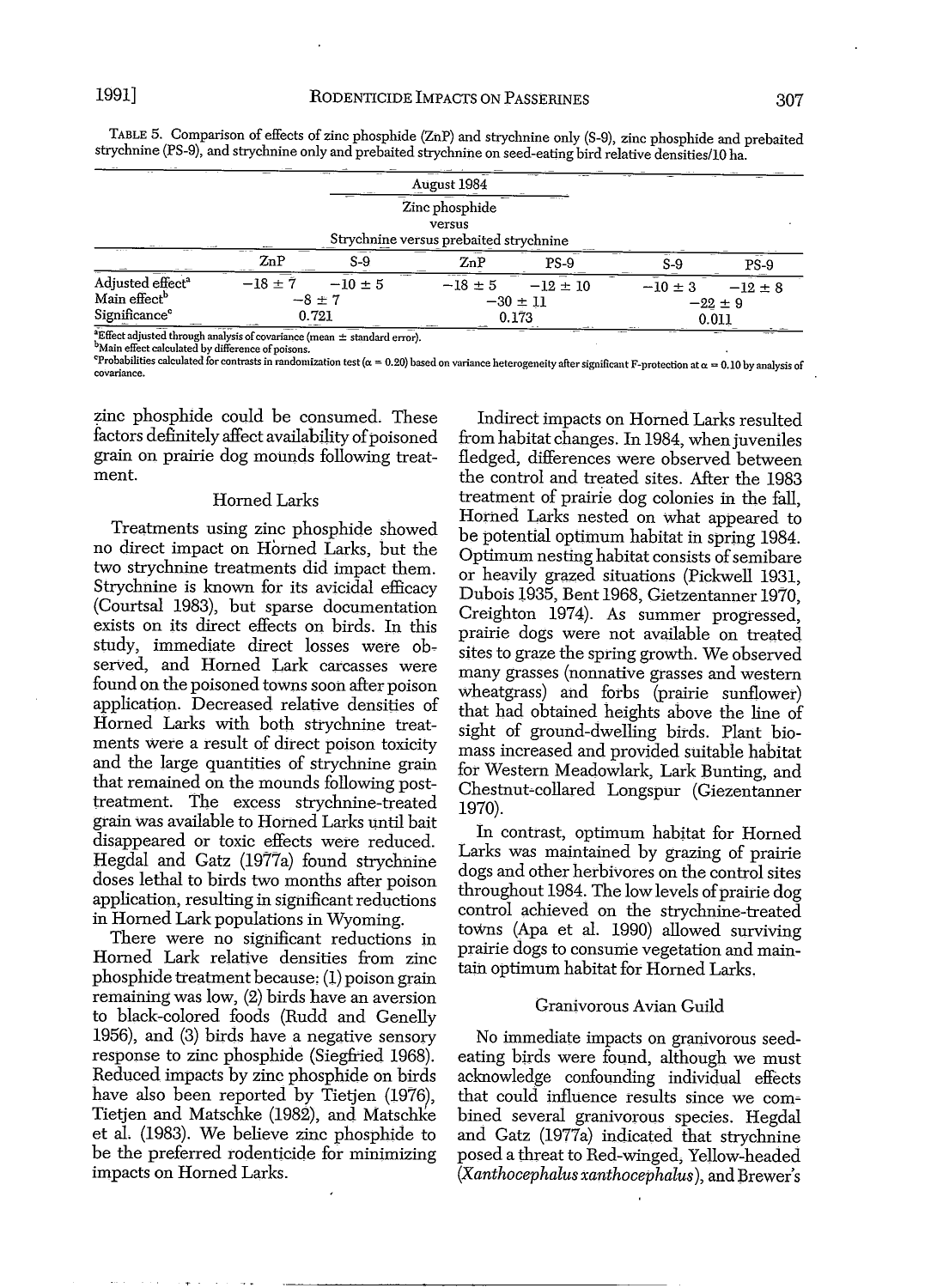*(Euphagu8 cyanocephalu8)* Blackbirds; Ves~ per Sparrows; Western Meadowlarks; and Mourning Doves. Poisoned grains treated with zinc phosphide also posed a lesser threat to other seed-eating birds (Tietjen 1976, Hegdal and Gatz 1977b).

#### **ACKNOWLEDGMENTS**

Thanks are extended to Nebraska National Forest and Badlands National Park for providing study areas. Partial funding of this study was provided by National Agricultural Pesticide Impact Assessment Program (NAPIAP) and Nebraska National Forest (Interagency Agreement lAG-56).

# LITERATURE CITED

- AGNEW, W., D. W. URESK, AND R. M. HANSEN. 1986. Flora and fauna associated with prairie dog colonies and adjacent ungrazed mixed grass prairie in western South Dakota. Journal of Range Management 39: 135-139.
- *MA,* A. D., D. W. URESK, AND R. L. LINDER. 1990. Black~ tailed prairie dog populations one year after treatmentwith rodenticides. Great Basin Naturalist 50: 107~113.
- BENT, A. C. 1968. Life histories of North American flycatchers, larks, swallows, and their allies. Dover Publications Inc., New York.
- CARMER, S. G. 1976. Optimal significance levels for application of significant difference in crop performance trials. Crop Science 16: 95-99.
- CARMER, S. G., AND M. R. SWANSON. 1973. An evaluation of ten pairwise multiple comparison procedures by Monte Carlo methods. Journal of American Statistics Association 68: 66-74.
- COURTSAL, F. R. 1983. Pigeons (Rock Doves). Pages E35-E41 *in* R. M. Timm, ed., Prevention and control of wildlife damage. Great Plains Agriculture Council Wildlife Resources Committee, Nebraska Cooperative Extension Service, Lincoln.
- CRABTREE, D. G. 1962. Review of current vertebrate pesticides. *In:* Vertebrate Pest Control Conference Proceedings, California Vertebrate Pest Control Tech, Sacramento. 390 pp.
- CREIGHTON, P. D. 1974. Habitat exploration by an avian ground~foraging guild. Unpublished dissertation, Colorado State University, Fort Collins.
- DuBOIS, A. D. 1935. Nests of Homed Larks and Longspurs on a Montana prairie. Condor 37: 56-'12.
- EDINGTON, E. S. 1980. Randomization tests. Marcel Dekker, Inc., New York. 287 pp.
- EMLEN, J. T. 1971. Population densities of birds derived from transect counts. Auk 88: 323-342.
- 1977. Estimating breeding season bird densities from transect counts. Auk 94: 455-468.
- GIEZENTANNER, J. B. 1970. Avian distribution and population fluctuations on the shortgrass prairie of north central Colorado. Unpublished thesis, Colorado State University, Fort Collins.
- GREEN, R. H. 1979. Sampling design and statistical methods for environmental biologists. John Wiley and Sons, New York. 257 pp.
- HEGDAL, P. L., AND T. A. GATZ. 1977a. Hazards to seedeating birds and other wildlife associated with surface strychnine baiting for Richardson's ground squirrels. EPA Final Report under Interagency Agreement EPA-IAG~ D4~0449.
- 1977b. Hazards to pheasants and cottontail rabbits associated with zinc phosphide baiting for microtine rodents in orchards. EPA Final Report under Interagency Agreement EPA-IAG-D4-0449.
- MATSCHKE, G. H., M. P. MARSH, AND D. L. OTIS. 1983. Efficacy of zinc phosphide broadcast baiting for controlling Richardson's ground squirrels on rangelands. Journal of Range Management 36: 504-506.
- MERRIAM, C. H. 1902. The prairie dog of the Great Plains. Pages 257-270 *in* Yearbook of the United States Department ofAgriculture. Government Printing Office, Washington, D.C
- NICKERSON, M. F., G. E. BRINK, AND C. FEDEMA. 1976. Principal range plants of the central and southern Rocky Mountains: names and symbols. United States Department of Agriculture, Forest Service. General Technical Report RM-20, Rocky Mountain Forest and Range Experiment Station, Fort Collins, Colorado. 121 pp.
- PICKWELL, G. A. 1931. The Prairie Homed Lark. Transactions of the Missouri Academy of Science (St. Louis) 27: 1-153.
- RAYMOND, W. H., AND R. U. KING. 1976. Geological map of the Badlands National Monument and vicinity, west-central South Dakota. United States Geological Survey. Map 1-934.
- ROMESBURG, C. 1981. Randomization test. Resource Evaluation Newsletter. Pages 1-3. Technical Article 1. USDI-BLM, Denver Colorado.
- ROOT, R. B. 196'1. The niche exploitation pattern of the Blue-grey Gnatcatcher. Ecological Monographs 37: 317-349.
- ROTENBERRY, J. T. 1982. Birds in shrubsteppe habitat. Pages 307-309 *in* D. E. Davis, ed., Handbook of census methods for terrestrial vertebrates. CRC Press, Inc., Boca Raton, Florida.
- RUDD. R. L., AND R. E. GENELLY. 1956. Pesticides: their use and toxicity in relation to wildlife. California Fish and Game Bulletin No.7.
- SCHENBECK, G. L. 1982. Management of black-tailed prairie dogs on the National Grasslands. Pages 207-217 *in* R. M. Timm and R. J. Johnson, eds., Fifth Great Plains Wildlife Damage Control Workshop Proceedings, 13-15 October 1981, University of Nebraska, Lincoln.
- SIEGFRIED, W. R. 1968. The reaction of certain birds to rodent baits treated with zinc phosphide. Ostrich 39: 197-198.
- TIETJEN, H. P. 1976. Zinc phosphide--its development as a control agent for black-tailed prairie dogs. United States Department of Interior, Fish and Wildlife Service Special Science Report Wildlife No. 195. 14pp.
- TIETJEN, H. P., AND G. H. MATSCHKE. 1982. Aerial prebaiting for management of prairie dogs with zinc phosphide. Journal of Wildlife Management 46: 1108-1112.